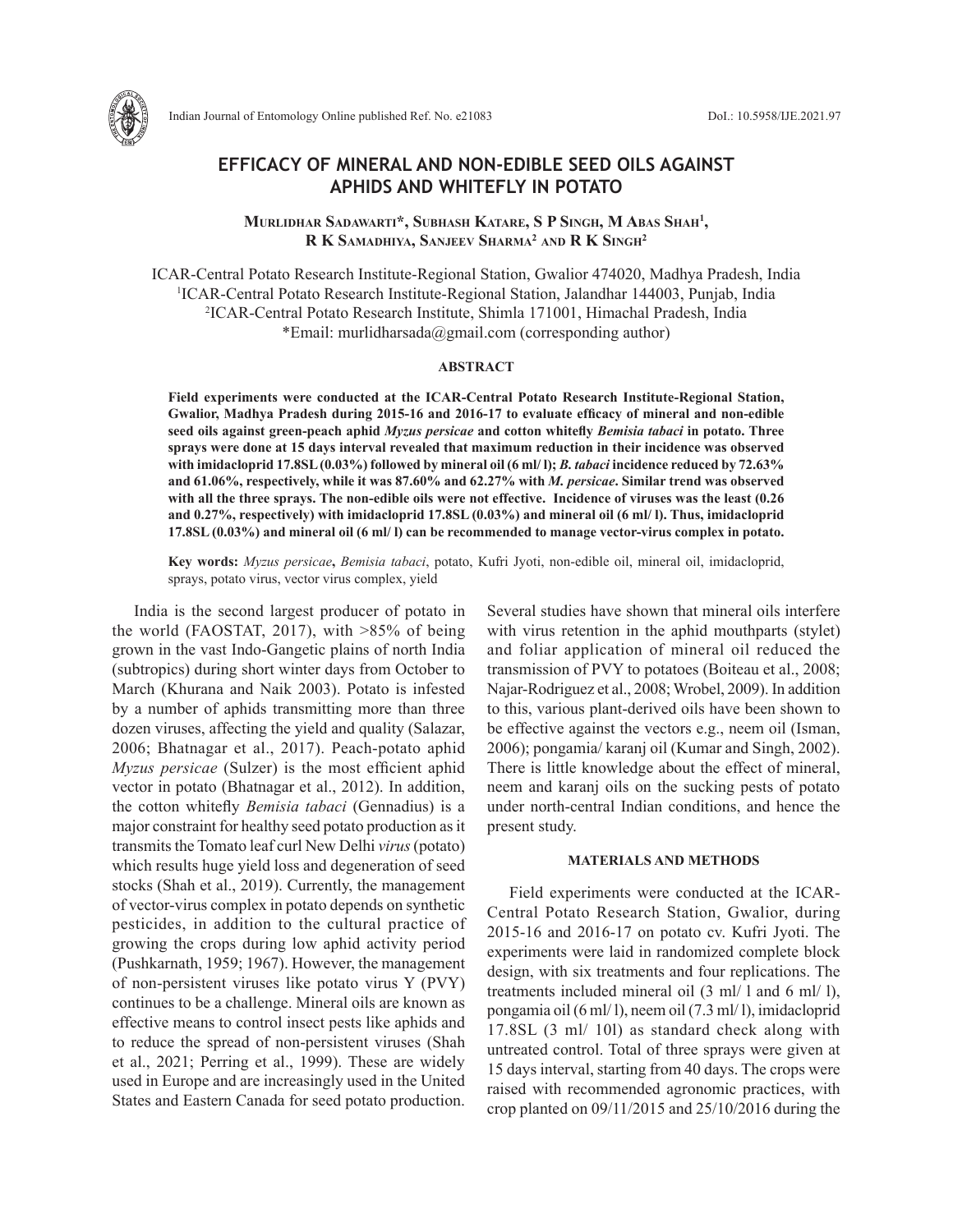two seasons. Observations on the number of adult *B. tabaci*, and adults and 3<sup>rd</sup> and 4<sup>th</sup> instar nymphs of *M*. *persicae* were taken from ten randomly selected plants/ plot, one day before, and 7 and 14 days after treatment (DAT). The numbers were counted from three leaves on each plant, one each from upper, middle and lower strata, preferably in the early morning hours. The reduction in incidence was calculated as per Henderson and Tilton (1955). The total tuber yield was recorded on whole plot basis, and % incidence of viruses (severe and mild mosaic, leaf roll) was taken from visual observation on all the plants in each plot. The data on number of insects, % reduction in incidence over control and tuber yield were subjected to ANOVA after appropriate transformation. The treatment means were separated by least significant difference (LSD) test.

### **RESULT AND DISCUSSION**

Observation on *B. tabaci* revealed that the pretreatment counts ranged from 4.04 to 5.19/ 10 plants which increased till mid-December and declined sharply afterwards, again appearing towards February. Therefore, three spray treatments were given; two in November-December and one in February; and maximum reduction in incidence was observed with imidacloprid 17.8 SL (0.03%) followed by that of mineral oil (6 ml/ l). Similar consistent trend was noted for all the three sprays- its incidence reduced by 72.63% and 61.06%, respectively with these treatments. The non-edible oils did not cause an appreciable reduction, while treatments with pongamia oil gave a reduction of 51.20% and neem oil s 55.16% reduction (Table 1). These results are in conformity with those

Table 1. Efficacy of mineral and non-edible seed oils against *B. tabaci* and *M. persicae* in potato

|                            | Mean no. of from 10 plants (3 leaves/ plant) |           |        |               |        |        |               |        |        | $\overline{\frac{0}{6}}$ |
|----------------------------|----------------------------------------------|-----------|--------|---------------|--------|--------|---------------|--------|--------|--------------------------|
| Treatments                 | 1 <sup>st</sup> Spray                        |           |        | $2nd$ Spray   |        |        | $3rd$ Spray   |        |        | reduction                |
|                            | Pre-<br>count                                | 7 DAT     | 14 DAT | Pre-<br>count | 7 DAT  | 14 DAT | Pre-<br>count | 7 DAT  | 14 DAT | over<br>control          |
| B. tabaci                  |                                              |           |        |               |        |        |               |        |        |                          |
| Control                    | 4.19                                         | 8.98      | 10.30  | 10.30         | 6.10   | 3.80   | 3.80          | 3.25   | 5.33   |                          |
|                            | (2.27)                                       | (3.15)    | (3.35) | (3.35)        | (3.35) | (2.18) | (2.18)        | (1.98) | (2.51) |                          |
| Imidacloprid 17.8SL        | 4.04                                         | 3.00      | 1.75   | 1.75          | 0.00   | 0.38   | 0.38          | 0.13   | 0.17   |                          |
| $(a) 0.03\%$               | (2.24)                                       | (1.89)    | (1.61) | (1.61)        | (1.00) | (1.14) | (1.14)        | (1.05) | (1.07) | 72.63                    |
| Mineral oil @ 3 ml/1       | 4.57                                         | 7.75      | 4.25   | 4.25          | 1.75   | 0.50   | 0.50          | 0.25   | 0.42   |                          |
|                            | (2.35)                                       | (2.95)    | (2.21) | (2.21)        | (1.65) | (1.20) | (1.20)        | (1.10) | (1.17) | 42.97                    |
| Mineral oil $(a)$ 6 ml/ 1  | 4.64                                         | 5.25      | 1.88   | 1.88          | 0.54   | 0.17   | 0.17          | 0.00   | 0.17   |                          |
|                            | (2.37)                                       | (2.45)    | (1.61) | (1.61)        | (1.23) | (1.07) | (1.07)        | (1.00) | (1.07) | 61.06                    |
| Pongamia oil @             | 4.94                                         | 5.88      | 5.50   | 5.50          | 2.25   | 0.50   | 0.50          | 0.00   | 0.50   |                          |
| $6.8$ ml/ 1                | (2.43)                                       | (2.59)    | (2.52) | (2.52)        | (1.77) | (1.20) | (1.20)        | (1.00) | (1.20) | 51.20                    |
| Neem oil $\omega$ 7.3 ml/1 | 5.19                                         | 6.88      | 4.13   | 4.13          | 1.25   | 0.50   | 0.50          | 0.25   | 0.25   |                          |
|                            | (2.48)                                       | (2.78)    | (2.24) | (2.24)        | (1.49) | (1.20) | (1.20)        | (1.10) | (1.10) | 55.16                    |
| <b>SEm</b>                 | 0.002                                        | 0.23      | 0.22   | 0.22          | 0.10   | 0.11   | 0.11          | 0.13   | 0.09   |                          |
| $CD (p = 0.05)$            | <b>NS</b>                                    | 0.71      | 0.68   | 0.68          | 0.30   | 0.35   | 0.35          | 0.42   | 0.27   |                          |
| M. persicae                |                                              |           |        |               |        |        |               |        |        |                          |
| Control                    | 1.75                                         | 5.13      | 10.50  | 10.50         | 12.68  | 14.38  | 14.38         | 15.00  | 12.75  |                          |
|                            | (1.65)                                       | (2.47)    | (3.38) | (3.38)        | (3.69) | (3.69) | (3.69)        | (3.99) | (3.68) |                          |
| Imidacloprid 17.8SL        | 2.16                                         | 2.43      | 1.00   | 1.00          | 0.25   | 0.25   | 0.25          | 0.00   | 0.00   |                          |
| $(a) 0.03\%$               | (1.77)                                       | (1.84)    | (1.36) | (1.36)        | (1.10) | (1.10) | (1.10)        | (1.00) | (1.00) | 87.60                    |
| Mineral oil $(a)$ 3 ml/ 1  | 1.90                                         | 4.13      | 5.50   | 5.50          | 3.13   | 4.63   | 4.63          | 3.25   | 1.75   |                          |
|                            | (1.70)                                       | (2.26)    | (2.54) | (2.54)        | (2.00) | (2.00) | (2.00)        | (2.05) | (1.65) | 44.19                    |
| Mineral oil $(a)$ 6 ml/ 1  | 2.28                                         | 3.25      | 4.13   | 4.13          | 1.75   | 2.38   | 2.38          | 1.50   | 0.25   |                          |
|                            | (1.81)                                       | (2.05)    | (2.26) | (2.26)        | (1.65) | (1.65) | (1.65)        | (1.57) | (1.10) | 62.27                    |
| Pongamia oil @             | 1.98                                         | 2.13      | 6.75   | 6.75          | 4.75   | 3.75   | 3.75          | 1.75   | 2.00   |                          |
| $6.8$ ml/ 1                | (1.72)                                       | (1.60)    | (2.76) | (2.76)        | (2.39) | (2.39) | (2.39)        | (1.64) | (1.73) | 49.66                    |
| Neem oil $(a)$ 7.3 ml/ 1   | 2.09                                         | 4.50      | 4.38   | 4.38          | 3.00   | 2.75   | 2.75          | 1.75   | 0.50   |                          |
|                            | (1.75)                                       | (2.23)    | (2.64) | (2.64)        | (1.99) | (1.99) | (1.99)        | (1.65) | (1.20) | 51.58                    |
| <b>SEm</b>                 | 0.038                                        | 0.23      | 0.13   | 0.13          | 0.10   | 0.10   | 0.10          | 0.08   | 0.13   |                          |
| $CD (p = 0.05)$            | <b>NS</b>                                    | <b>NS</b> | 0.40   | 0.40          | 0.30   | 0.30   | 0.30          | 0.24   | 0.40   |                          |

Values pooled data of two seasons; Precount- Pretreatment count; DAT – Days after treatment; values in parentheses square root transformed as  $\sqrt{x+0.5}$ ; NS = not significant